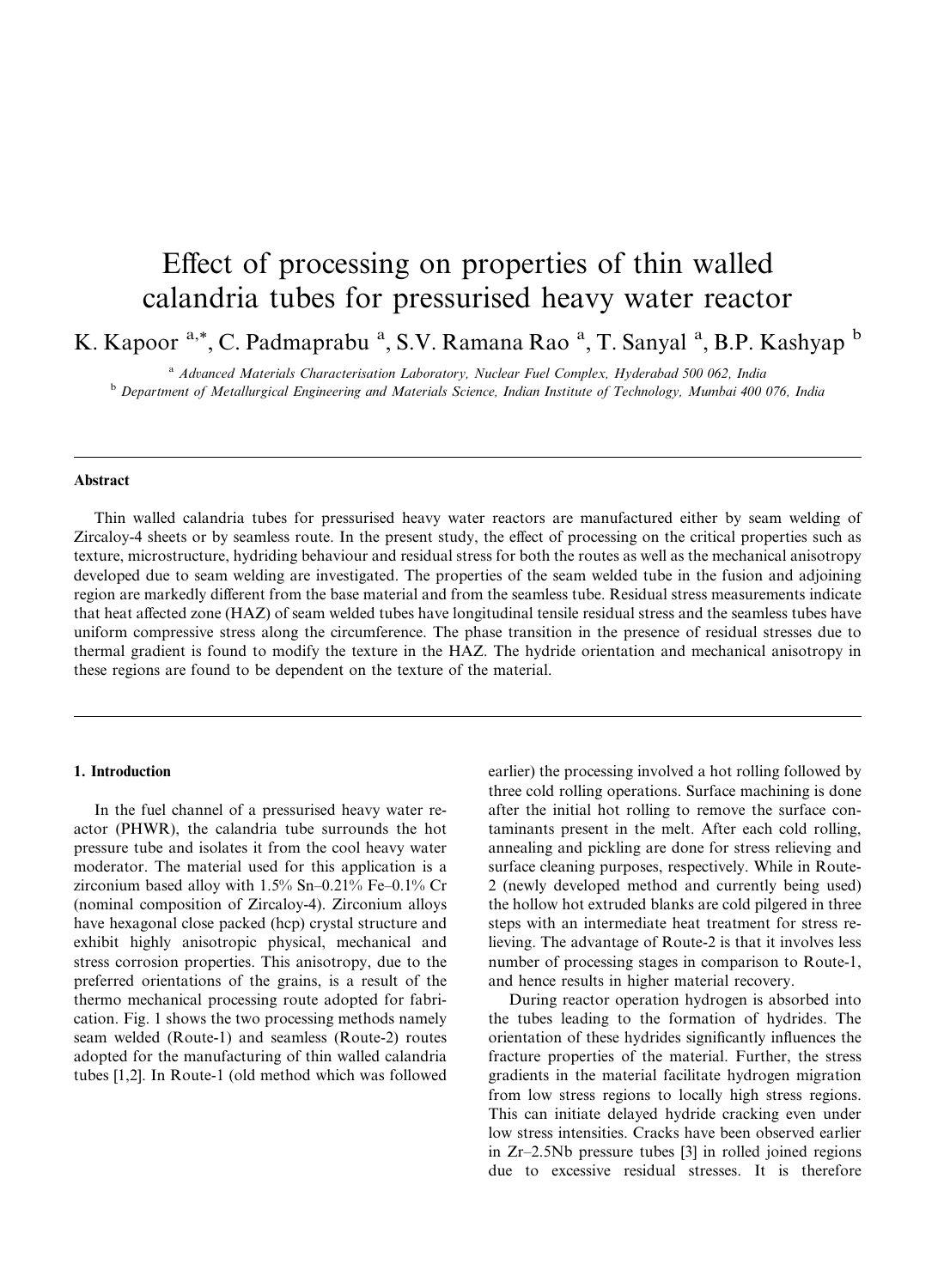| Route 1                               | Route 2              |
|---------------------------------------|----------------------|
| Zr-2 ingot                            | Zr-2 ingot           |
| ↓                                     | ↓                    |
| Extrude                               | Extrude              |
| ↓                                     | T                    |
| Heat treatment                        | Heat treatment       |
| ↓                                     | ↓                    |
| Hot roll                              | Cold Pilgering I     |
| ↓                                     | ↓                    |
| Surface grinding/Pickling             | Heat treatment       |
| ↓                                     | ↓                    |
| Heat treatment                        | Cold Pilgering II    |
| ↓                                     | ↓                    |
| Cold roll                             | Heat treatment       |
| ↓                                     | ↓                    |
| Heat treatment (annealing & pickling) | Cold Pilgering III   |
| ↓                                     | ↓                    |
| Cold roll                             | Heat treatment       |
| ↓                                     | ↓                    |
| Heat treatment (annealing & pickling) | <b>Final Product</b> |
| ↓                                     |                      |
| Cold roll                             |                      |
| J                                     |                      |
| Heat treatment (annealing & pickling) |                      |
| ↓                                     |                      |
| <b>Break</b> form                     |                      |
| ↓                                     |                      |
| GTAW (Seam welding)                   |                      |
|                                       |                      |

Fig. 1. Processing methods adopted for the manufacturing of thin walled calandria tubes.

necessary to understand the nature of hydride orientation and residual stress in the material due to the processing route adopted.

Welding in Route-1 produces local changes in microstructure and crystallographic texture of the tubes. These localised variations influence the mechanical anisotropy of the material. Moreover, in accidental conditions such as failure of pressure tube, calandria tube will be subjected to higher stress and plastic deformation due to leaking coolant. In this context, a thorough knowledge of crystallographic texture and the mechanical anisotropy property of the calandria tubes is indispensable for reactor applications. Towards fulfilling the above requirements a comprehensive and systematic study was carried out to investigate the effect of processing route on the properties of the thin walled calandria tubes for PHWR applications.

# 2. Experimental and results

# 2.1. Tensile properties

To get the effect of processing on the mechanical properties of thin walled calandria tubes, tensile tests were done using Zwick Universal Testing Machine, model 1476. Two specimens of 50 mm gauge length for each processing route were prepared from the transverse direction (TD) of the tube. The tests are performed at room temperature and the strain rate was kept at  $2.6 \times 10^{-3}$  s<sup>-1</sup>. The tensile properties of the individual specimens are listed in Table 1. From the table it can be seen that no appreciable variation in tensile properties is observed due to the different processing route adopted. Hence using either route, the desired mechanical properties could be obtained for the reactor application of calandria tubes.

# 2.2. Microstructure

To characterize the microstructure associated with Route-1 and Route-2, metallographically prepared

Table 1

Transverse tensile properties of calandria tubes processed using Route-1 and Route-2 at room temperature

| Material |                      | $0.2\%$ Yield strength (MPa) | Ultimate tensile strength (MPa) | Total elongation $(\%)$ |
|----------|----------------------|------------------------------|---------------------------------|-------------------------|
| Route-1  | Sample 1<br>Sample 2 | 365<br>364                   | 419<br>426                      | 26<br>27                |
|          | Average              | 364.5                        | 422.5                           | 26.5                    |
| Route-2  | Sample 1<br>Sample 2 | 377<br>383                   | 468<br>472                      | 29.7<br>28.0            |
|          | Average              | 380                          | 470                             | 28.9                    |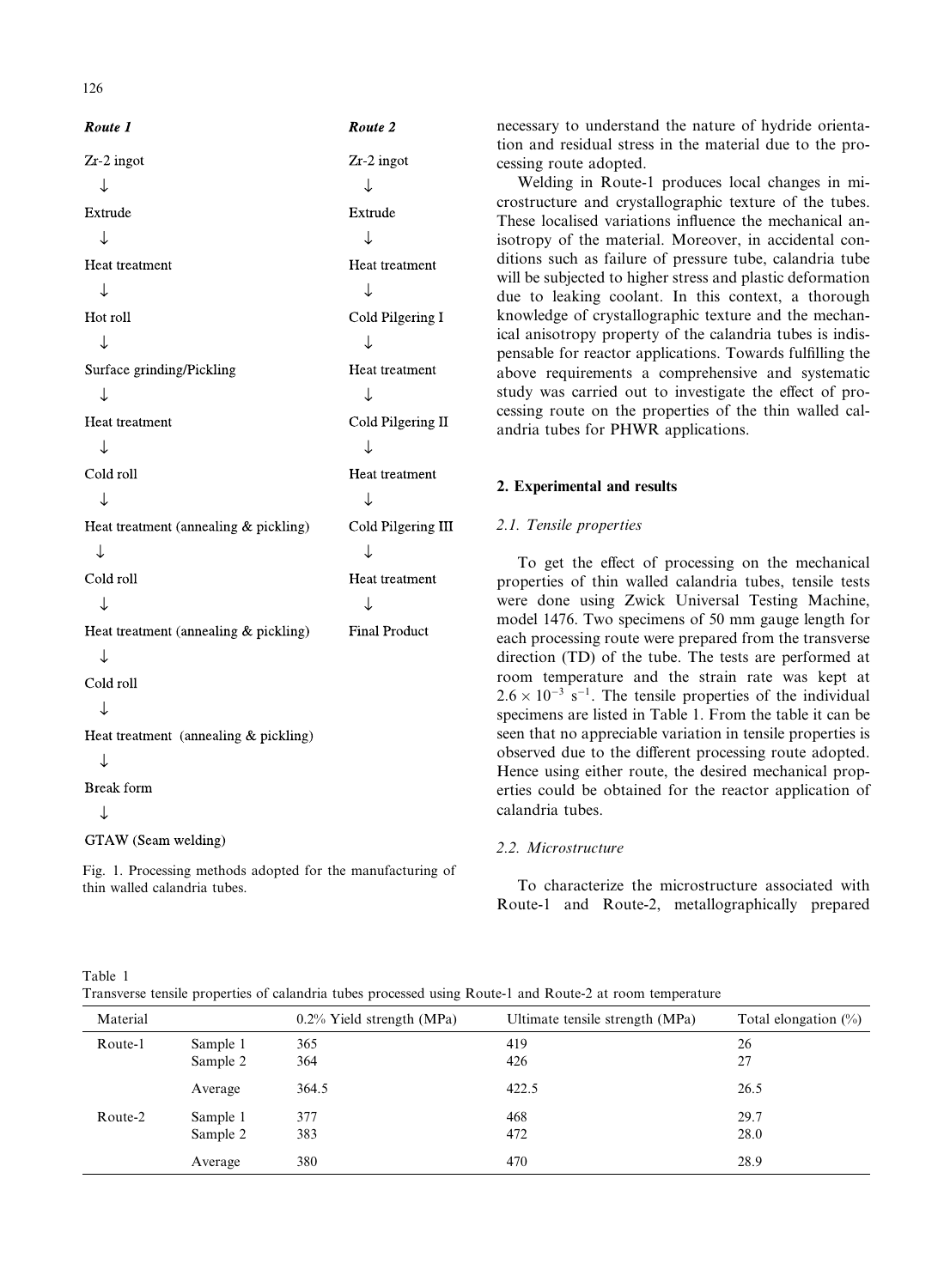samples are examined under polarized light using a Rechert MeF2 research microscope. Three unique regions, namely, base material (BM), heat affected zone (HAZ) and fusion zone (FZ) are identified across the weld along the circumference of the tube processed using Route-1. The BM microstructure contains equiaxed fine grains of  $\alpha$ -Zr with well known intermetallic Zr (Fe Cr)<sub>2</sub> type secondary phase particles (SPP) [4]. In the HAZ and FZ, a martensitic structure is observed. The grains are comparatively larger in the FZ than in HAZ. The microstructure developed in Route-2, called seamless microstructure, is observed to be uniform along the



Fig. 2. Microstructural variation across the weld region in Route-1.

Table 2

|  |  | Grain sizes measured from the microstructure of calandria |  |
|--|--|-----------------------------------------------------------|--|
|  |  | tubes processed using Route-1 and Route-2                 |  |

| Material | Grain size $(\mu m)$ |            |              |  |
|----------|----------------------|------------|--------------|--|
|          | Radial               | Transverse | Longitudinal |  |
| Route-1  | 90                   | 10.5       | 10.7         |  |
| Route-2  | 87                   | 94         | 91           |  |

circumference of the tube. The grain structure, SPP size and its distribution are found to be identical to that of BM. Fig. 2 illustrates the microstructural variation across the weld region. Table 2 gives the measured grain sizes of the calandria tubes processed using the two different routes.

## 2.3. Crystallographic texture

To understand the influence of processing on the texture development, quantitative texture analysis using Rigaku Dmax 2000 X-ray diffractometer was carried out. The instrument is equipped with a horizontal goniometer for texture measurements. The radiation used was Cu K<sub>a</sub> ( $\lambda = 1.54$  Å, 40 kV, 30 mA with Ni filter).

For basal (0002) and pyramidal (10 $\bar{1}$ 1) pole figures, three specimens each from BM, HAZ and FZ in Route-1 and one specimen for seamless in Route-2 were prepared from the tube outer surface. The specimens were 12 mm in width along the TD and 25 mm in length along the tube rolling direction (RD). In this specimen configuration the tube normal direction (ND) coincides with the center of the pole figure. Specimens were subsequently ground flat, polished and etched.

Pole figures of the specimens were obtained using the Schultz reflection technique [5]. Bunge et al. described the basic principle of this technique [6]. In reflection technique the X-ray source and the goniometer were made to face the same side of the specimen surface. A schematic sketch of reflection geometry is illustrated in Fig. 3. In this geometry the three axes, namely specimen tilt axis  $A$ , specimen rotation axis  $B$  and the goniometer axis C, were aligned mutually orthogonal to each other. An optical focusing system was used for the alignment of axes. Angle  $\alpha$  refers to specimen tilt about axis A,  $\beta$ refers to specimen rotation about axis  $B$ .  $\gamma$  oscillation represents reciprocating motion in the specimen plane which is at an angle  $45^{\circ}$  with respect to axis A. The defocusing correction was carried out using a powder specimen as usual. Fig. 4 shows the pole figures of basal  $(0002)$  and pyramidal  $(1011)$  planes for the two routes.

From Fig. 4(a) and (b) it can be seen that the pole figures of BM and Route-2 are identical and show bimodal basal pole texture oriented towards 30–40° in TD–ND plane. This basal pole texture corresponds to approximate orientation ( $\overline{1}$  2 $\overline{1}$  4)  $\langle 10\overline{1}0 \rangle$ . In the case of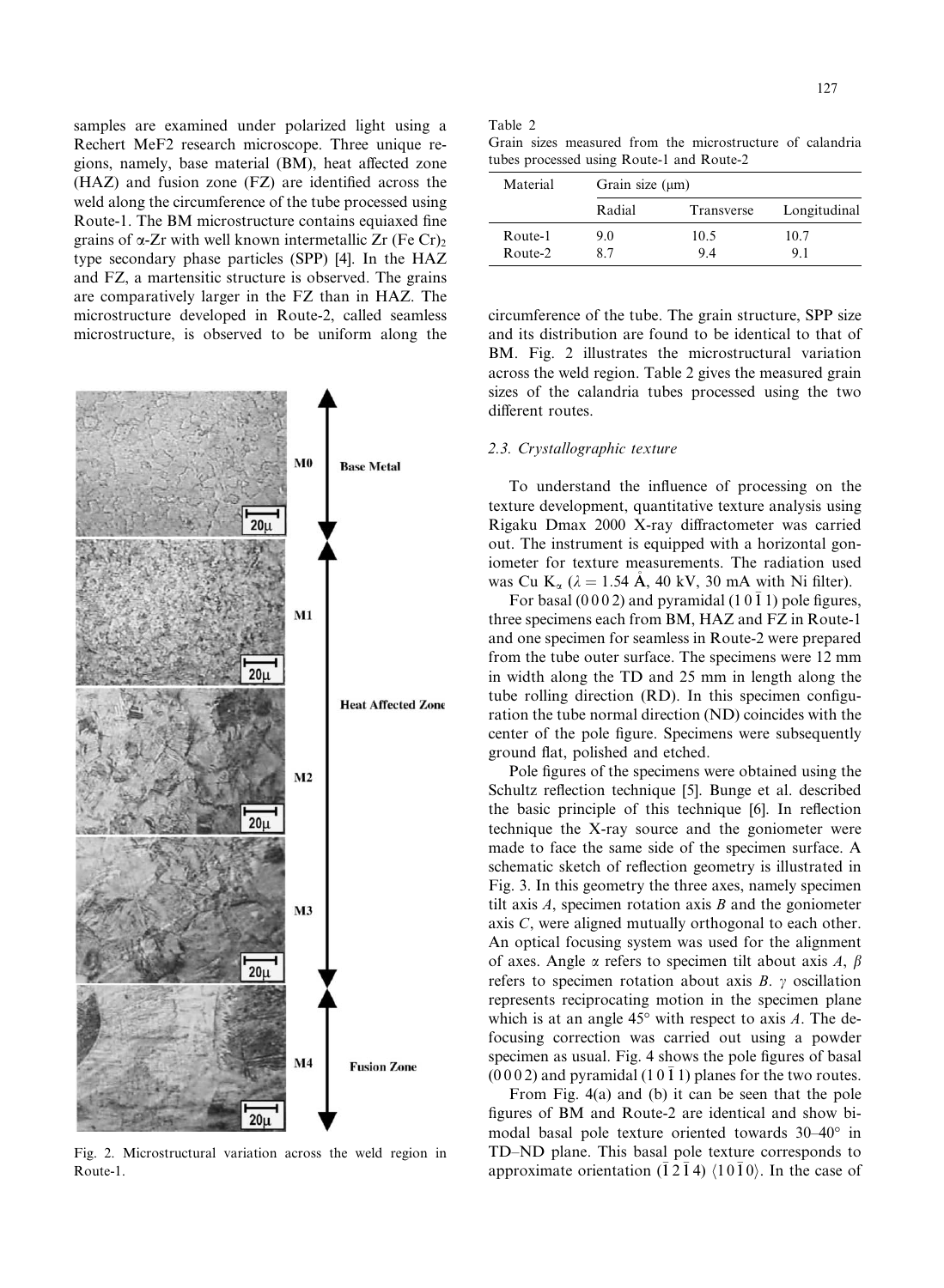

Fig. 3. Functional diagram of Schultz reflection geometry.



Fig. 4. Texture in the tubes processed using Route-1 and Route-2.  $(0002)$  Pole figures: (a) seamless, (b) BM, (c) HAZ, (d) FZ.  $(10\bar{1}1)$ Pole figures: (e) seamless, (f) BM, (g) HAZ and (h) FZ.

HAZ (Fig. 4(c)), the relative intensity of the basal pole is found to be decreased. The orientation is distributed towards 60° in RD–ND plane. Additionally, there is a distribution towards  $40-50^{\circ}$  in TD-ND plane, which corresponds to the orientations  $(\bar{1} \, 2 \, \bar{1} \, 2)$   $\langle 1 \, \bar{2} \, 1 \, 3 \rangle$  and  $(1\,2\,1\,3)$   $\langle 1\,0\,1\,0 \rangle$  respectively. The maximum intensity of  $(1011)$  pyramidal poles is found to be distributed around  $50-60^\circ$  in ND–RD plane in both BM and Route-2 tube material (Fig. 4(e) and (f)). In HAZ there appeared a distribution of  $(10\bar{1}1)$  poles in ND-RD plane around  $0-70^{\circ}$  as well as in ND–TD plane around  $30-60^{\circ}$  (Fig. 4(g)). In FZ, the  $(10\bar{1}1)$  texture is more complex and is difficult to interpret (Fig. 4(h)). However, the relative intensity of the pole is found to be close to the intensity of random powder sample.

#### 2.4. Residual stress

The X-ray residual stress is measured using the Stress Tech X-stress 3000 equipment. The equipment consists of a goniometer with an X-ray source and a compact high voltage cum cooling system. The X-ray source used is Cr K<sub>a</sub> ( $\lambda = 2.29$  Å) radiation, with two position sensitive detectors to obtain the full X-ray diffracted peak in a single exposure. The goniometer is capable of giving inclination, rotation, vertical movements and oscillation.

The surface residual stresses are measured using the multi-exposure side-inclination technique. In this technique the peak mid position is measured by curve fitting using Pearson IV method provided as an in-built routine. The shift in the peak position is determined with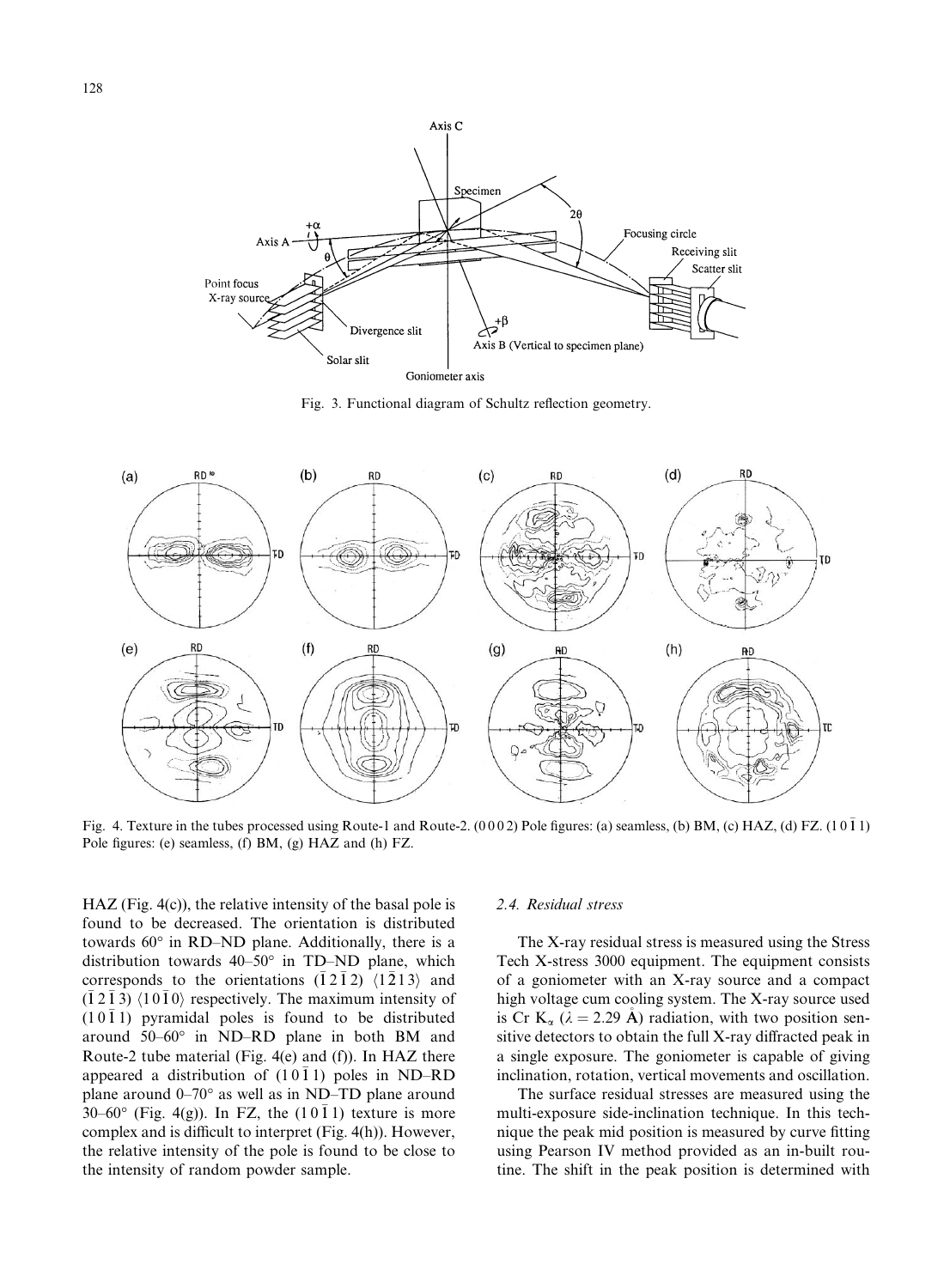change in inclination angles. The residual stress is determined using the following relationship:

$$
\sigma_{\phi} = -\left\{ \frac{E}{(1+v)} \right\} \cot \theta \frac{d(\Delta 2\theta)}{d(\sin^2 \psi)},
$$
\n(1)

where  $\sigma_{\phi}$  is stress in the direction  $\phi$ , E is the elastic modulus,  $\nu$  is poisson ratio,  $\Psi$  is the inclination angle measured in direction  $\phi$  and  $\theta$  is Bragg's diffraction angle.

These stresses are measured in the two rotation angles to obtain the longitudinal and transverse stresses.

A sample of length 500 mm is taken for each route. The residual stress was measured without electro polishing the sample because the surface finish itself was sufficient for the measurement. Zirconium  $(10\bar{1}4)$  plane  $(2\theta = 157.5^{\circ})$  is used for the measurement. To get a good correlation, measurements were made at minimum of  $4^{\circ}$  (each in positive and negative) inclination angles. An oscillation of  $\pm 10^{\circ}$  was given in  $\phi$  direction and  $\pm 5^{\circ}$  in  $\psi$  direction to take care of the texture. Stress-free zirconium powder sample was used for calibration purposes. Residual stress measurements were carried out at three equally spaced locations separated by an angular displacement of 45° along the circumference of the tube processed using Route-2. In case of Route-1, across the weld region the locations are selected at weld center line (WCL), 2, 4, and 6 mm from the WCL and the BM (far from WCL). Fig. 5 shows the typical 'd' vs 'sin<sup>2</sup>  $\psi$ ' plot obtained from the X-ray residual stress measurement. Fig. 6(a) and (b) shows the distribution of residual stress along the circumference of the calandria tubes processed using Route-1 and Route-2 respectively.

The residual stress across the weld region is found to be non-uniform. The nature of longitudinal residual stress near the weld region (about 4 mm from WCL) changes from compressive to tensile, although the magnitude of tensile residual stress is found to be low. Though the transverse stress is compressive in nature, the stress in HAZ moves towards tensile (i.e. less



Fig. 5. Estimation of residual stress using multi-exposure side inclination X-ray technique. The graph shows correlation of sin<sup>2</sup>  $\psi$  vs 'd' spacing for (a) longitudinal and (b) TDs for Route-1 measured in the BM.



Fig. 6. Variation of residual stress in longitudinal and TDs. (a) Across the WCL for Route-1. Higher residual stress is observed (tensile) in the HAZ and (b) along the circumference in Route-2. The stresses are uniform along the circumference.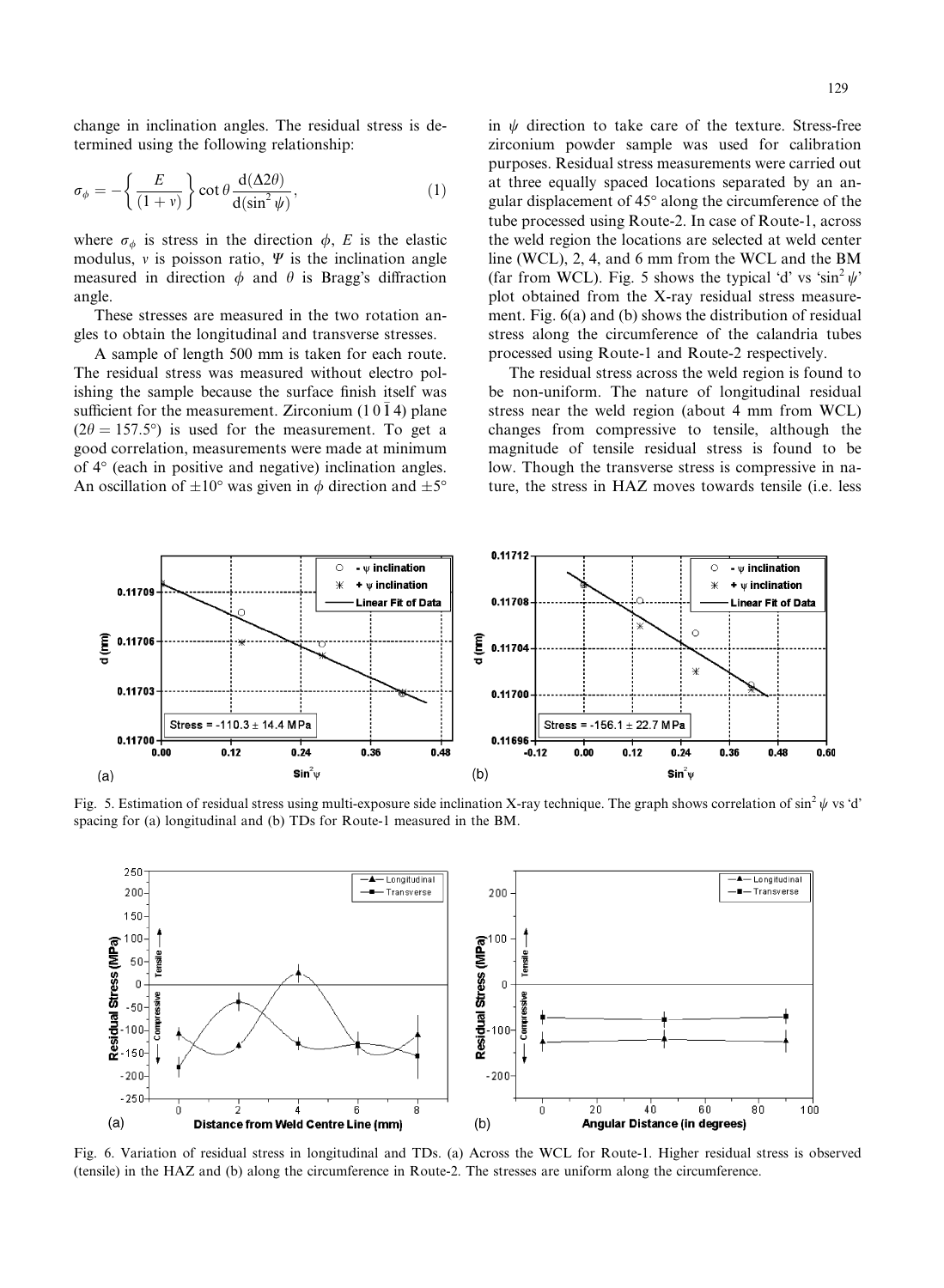| Process | Location                 | Longitudinal (MPa) | Transverse (MPa)  |
|---------|--------------------------|--------------------|-------------------|
| Route-1 | BM (M0) <sup>a</sup>     | $-110.3 \pm 14.4$  | $-156.1 \pm 22.7$ |
|         | 6.0 mm from WCL $(M1)^a$ | $-134.0 \pm 7.1$   | $-129.5 \pm 19.8$ |
|         | 4.0 mm from WCL $(M2)^a$ | $+24.6 \pm 20.3$   | $-129.4 \pm 14.0$ |
|         | 2.0 mm from WCL $(M3)^a$ | $-133.7 \pm 15.5$  | $-37.9 \pm 25.7$  |
|         | WCL $(M4)^a$             | $-107.0 + 42.8$    | $-181.0 + 48.4$   |
| Route-2 | Position- $A^b$          | $-72.5 \pm 15.7$   | $-126.3 \pm 21.7$ |
|         | Position- $B^b$          | $-77.5 \pm 17.8$   | $-120.7 \pm 20.4$ |
|         | Position- $C^b$          | $-70.5 + 17.2$     | $-125.0 + 24.2$   |

Comparison of residual stress values between Route-1 and Route-2 tubes

<sup>a</sup> Refer Fig. 2 for microstructures at these locations.

<sup>b</sup> Positions A, B and C are located at an angular displacement of 45° each on the circumference of the tube.

compressive). In case of Route-2 the stresses are uniform along the circumference and are fully compressive in both longitudinal and TDs (Table 3).

## 2.5. Hydride orientation

To study the effect of processing on the hydriding behaviour, specimens of 5 mm length rings from the two routes were charged with hydrogen up to  $\sim$ 200 ppm using Stevert's apparatus [7]. As the solid solubility of hydrogen in this material is negligible at room temperature, all the hydrogen was present in the form of precipitates only. After hydriding, for optical microscope examination, specimens were cut and metallographically prepared from BM, HAZ and FZ for Route-1 and one representative location for Route-2. Optical microscopy was carried out in both longitudinal and TDs to fully characterize the orientation of hydride plates. Fig. 7 gives the hydrided microstructure of the tubes processed using the two routes. From the figure it can be seen that in BM of Route-1 and Route-2, hydrides are oriented parallel to each other along TD. The length of the hydride plates is different in different regions for Route-1. In BM the plates are parallel but wavy in nature. In HAZ and FZ the orientation of hydrides is markedly different. In HAZ the orientation is random but shorter in length. In the FZ the hydride plates were long and parallel to martensitic laths.

#### 2.6. Contarctile strain measurements

To study the mechanical anisotropy developed due to welding in Route-1, contractile strain ratio (CSR) measurements were carried out at room temperature at a strain rate of  $1.3 \times 10^{-4}$  s<sup>-1</sup> using Zwick Universal Testing Machine, model 1476. In contractile strain measurements the specimen was given a predetermined plastic tensile deformation along the length of the specimen. The corresponding compressive true strain produced in the other two orthogonal directions, namely, thickness and width directions were, measured. The specimens were prepared with 25.4 mm gauge length parallel to longitudinal direction of the tube. Three specimens each from FZ, HAZ and BM were prepared. In the parallel portion and across the length of the specimen six markings were made. The distance between two adjacent markings were initially kept at 5 mm before testing. The specimens were given 2% and 4% plastic strain along the length of the specimen consecutively. The changes in the distance between the markings, width and thickness values at the marking were measured for each strain value. From the data obtained, the average true CSRs in thickness  $(CSR_T)$  and width  $(CSR_W)$  directions with respect to tensile deformation along the length  $(2\%$  and  $4\%)$  of the specimen were calculated. The measured  $CSR_{T}$  and  $CSR_{W}$  are given in Table 4. From the table it can be seen that the  $CSR_{T}$  and  $CSR_W$  of BM was found to be uniform. In the HAZ, the strain ratios were found to be anisotropic i.e.  $CSR_T$  is  $\sim$ 3 times that of the CSR<sub>W</sub>. This indicates that most of the deformation is accommodated in the thickness direction. Considering the FZ, the observed trend is similar but the degree of anisotropy is reduced from 3 to 1.5 times. However, the value of  $CSR_{T}$  and  $CSR_{W}$  is found to be higher than that of the other two zones.

## 3. Discussion

The non-uniformity in the residual stress values can be attributed to the welding in the Route-1. Due to the thermal gradients set up during welding process, it is expected to get high magnitude of residual stress in the HAZ. While in the case of Route-2 no such stress gradients is present. During cooling, the FZ undergoes shrinkage in both longitudinal and TD. Whereas adjoining regions of the fused metal resists this contraction. As a result of this, the material acquires tensile residual stress in the HAZ. The magnitude of contraction in longitudinal direction is high, hence stress re-

Table 3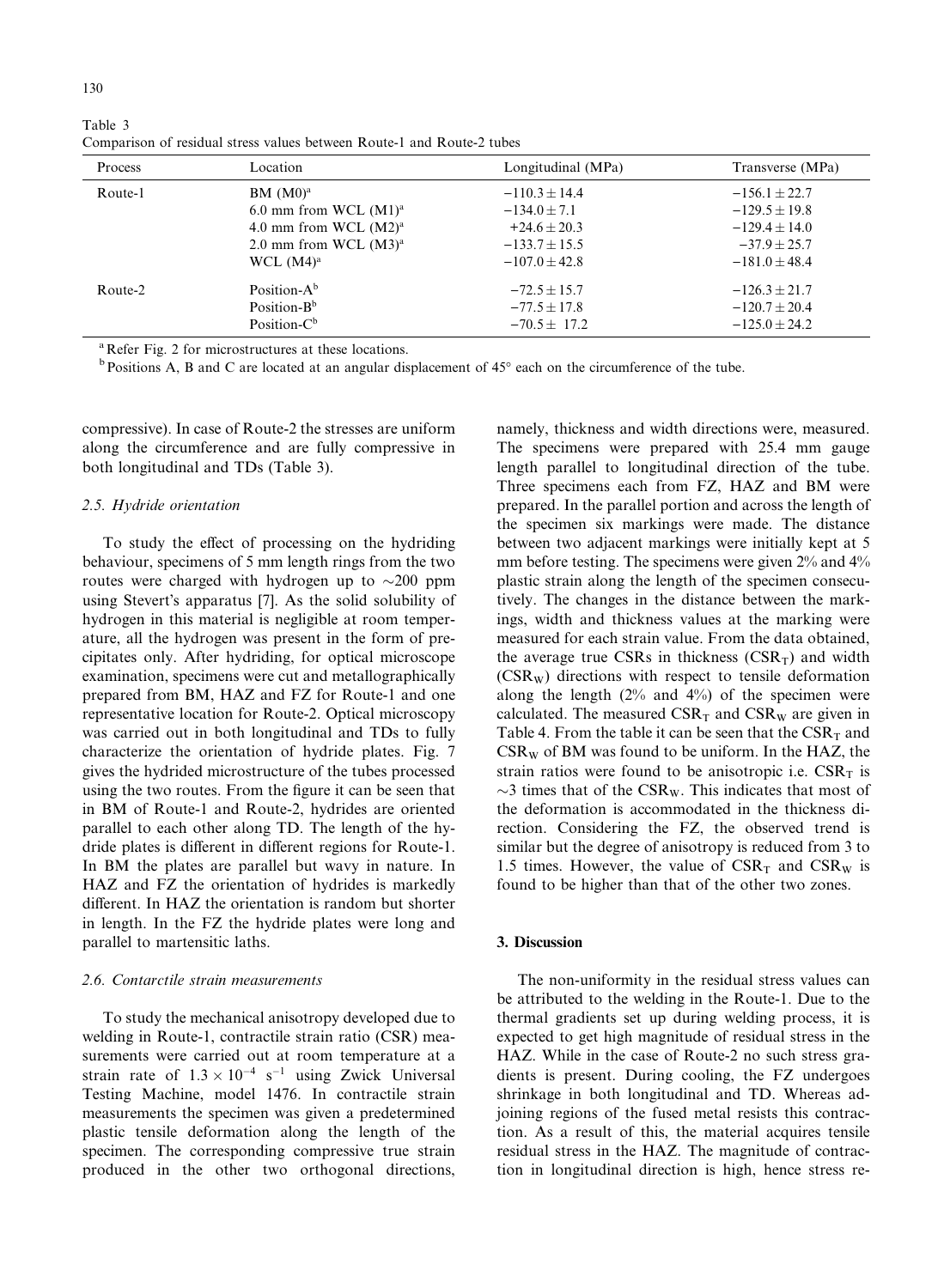

Fig. 7. Microstructure of the hydrided calandria tubes processed using Route-1 and Route-2 (ND = normal direction,  $TD =$  transverse direction,  $RD =$  rolling direction). Transverse section: (a) BM, (b) HAZ, (c) WZ, (d) seamless; Longitudinal section: (e) BM, (f) HAZ, (g) WZ and (h) seamless.

versal from compressive to tensile nature in the HAZ is observed. These stresses developed during cooling also influence the texture in the HAZ. In case of Route-2, since there is no thermal gradient like in Route-1, the stresses are uniform and fully compressive in longitudinal and TD. It is well known that only tensile residual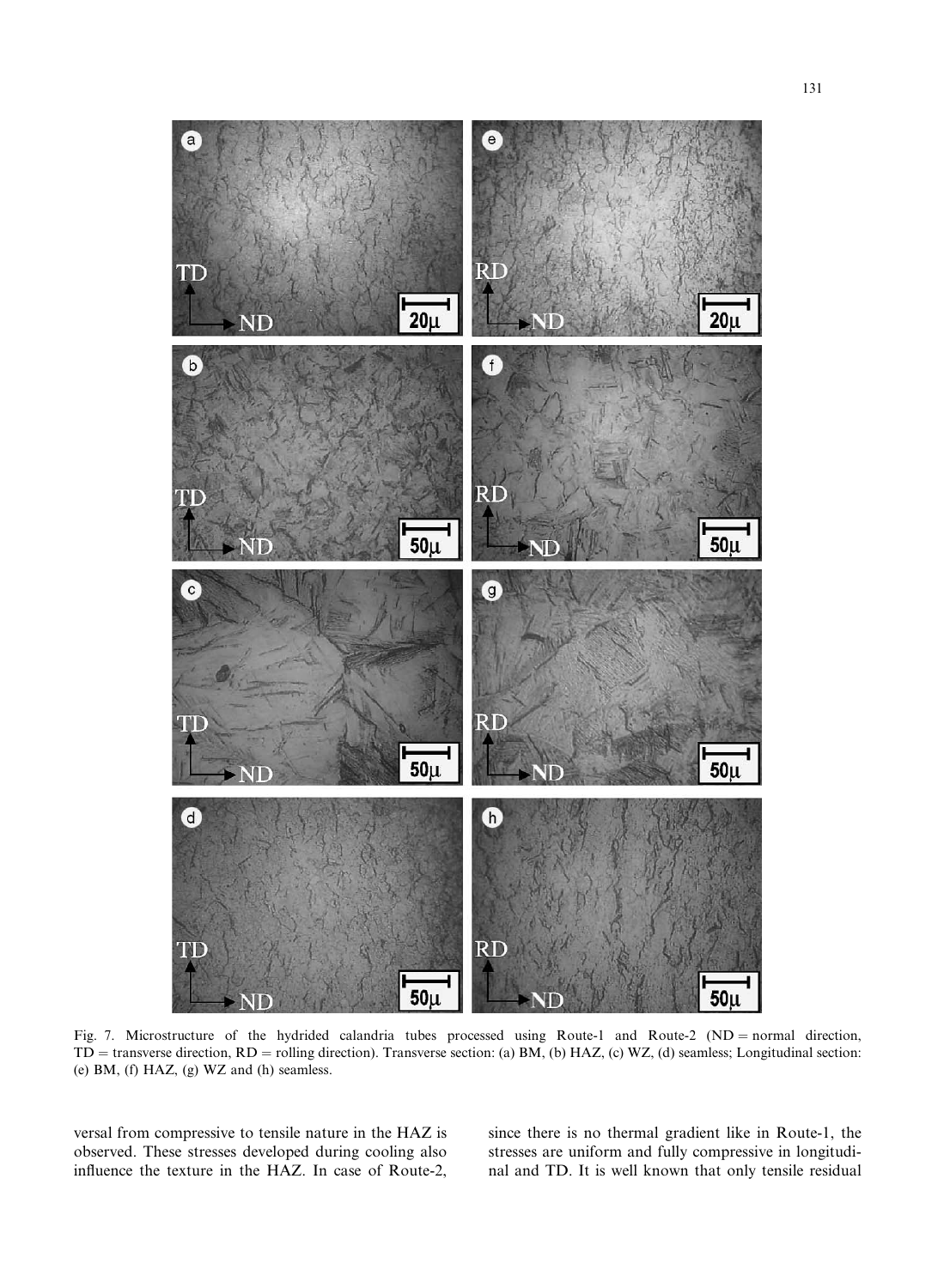Table 4 CSRs of calandria tubes processed using Route-1 measured with respect to plastic deformation in the length direction

| Direction | BМ    | HAZ.  | FZ.   |
|-----------|-------|-------|-------|
| $CSR_{W}$ | 0.023 | 0.017 | 0.171 |
| $CSR_T$   | 0.028 | 0.049 | 0.247 |

stress can lead to stress reorientation of hydrides [8]. Hence it is safe to have compressive residual stress in the material. Because the seamless tubes exhibit uniform compressive residual stress, they will resist any stress related reorientation of hydrides.

The texture variations in the weld region are in line with the previous observations in Zr-2.5%Nb plate material [9]. It was observed by previous investigators that heat treatments below 923 K do not affect the texture [10]. The texture development in the HAZ and FZ is due to the occurrence of phase transitions during welding [11]. The reduction in the relative basal pole intensity in the HAZ of the weld in Route-1 could be due to effect of high temperature exposure during welding in this region. During welding the material in FZ and HAZ are exposed to high temperatures (above  $\sim$ 1170 K) in  $\beta$ phase region. During rapid cooling from  $\beta$  phase, transformation to supersaturated  $\alpha$  (martensite) takes place. The orientation relationship, namely,  $\{110\}_{\beta}$  $(0001)$ <sub>a</sub> and  $[111]$ <sub> $\beta$ </sub>  $\left[$   $[11\overline{2}0]$ <sub>a</sub> for  $\beta$  to  $\alpha$  transformation in the presence of residual stresses during cooling results in the observed texture in HAZ and FZ. During BCC  $(\beta)$ to HCP  $(\alpha)$  transformation 2% expansion occurs along  $[0 1 \overline{1} 0]_{\alpha}$ , 10% contraction along  $[2 \overline{1} \overline{1} 0]_{\alpha}$  and 1.2% expansion along [0 0 0 1] [12]. The residual stresses in HAZ were higher and tensile in nature along RD. The tensile residual stress in RD would favour preferred orientation of  $[01\bar{1}2]$  in RD to accommodate expansion during phase transformation. The texture observed in HAZ follows the above arguments where  $[01\bar{1}2]$  direction is found to be close to RD. Since the stresses in the FZ were observed to be lower, it does not favour the preferred orientation as observed in HAZ.

The strain energy minimization in hydrided Zircaloy-4 materials orients the hydride plates normal nearly parallel to  $\langle 0001 \rangle$  direction [13]. Thus the orientation of hydrides strictly depends on the basal pole texture developed in the two routes. As the texture components developed in BM and in Route-2 are similar, the hydride orientations are also identical and found to be lying in TD–RD plane. It may be noted that within a prior b-grain itself different orientation of martensitic plates are observed. Because of this, the hydrides also follow the same orientation and angular relationship as that of the martensitic plates. The reason for the variation in the size of hydride plates in the three regions can be explained as follows. The martensitic plates are massive and there is a strict orientation relation between the

plates, which results in long and straight hydride plates. In the BM, due to the small grain size and minor orientation difference between the grains, broken hydride plates are formed. The major stress during pressure tube failure will be in the TD. Since in seamless tube, hydride platelets orients along TD (which is the stress direction during pressure tube failure) the fracture properties are expected to be unaltered. In case of welded tubes, the orientation of hydrides in the HAZ and FZ is such that the fracture resistance of the tube will be reduced considerably.

In hcp metals, the resolved shear stress and Schmid factor of the various deformation modes varies with inclination of the basal pole to stress direction [14]. The possible deformation mechanisms operating in our case during CSR measurements are either twinning on  $(11\bar{2}2)$  plane or slip on  $(01\bar{1}0)$  plane. The  $(0002)$  pole figure for BM, indicates that basal pole is oriented at 30–  $40^{\circ}$  to ND. Thus the angle between the stress direction and basal pole is nearly the same for deformation in width and thickness direction. This implies that the critical resolved shear stresses (CRSS) are the same for both the directions, and thereby, similar strain ratios are obtained. Furthermore, in case of HAZ the basal poles are oriented at  $50-60^\circ$  to RD. For this orientation the angle between basal pole and stress in thickness and width directions are  $\sim 60^{\circ}$  and  $90^{\circ}$  respectively. These orientations have lower CRSS when stress is applied in thickness than in width direction. Hence, a higher strain is noticed in the thickness direction. It may be noted that the CSRare observed to be extremely low in both BM and HAZ. This could be justified on the basis of deformation mechanism operating, namely twinning, which yields very low strains. In case of FZ, where the texture is more close to random powder sample, a high strain ratio was observed. It indicates that slip is the dominant deformation mechanism in FZ. In this region the observed strain in both directions are nearly same within experimental error due to near random texture.

A potential method to achieve extra strength for the calandria tube is by increasing the thickness of the weld more than the BM in Route-1 [9]. Even though the weld region has higher strength than the BM in Route-1, the fixed end burst test shows failure of the tubes to be always along the weld on both irradiated and unirradiated tubes. The reason can be attributed to the reduction in the texture strengthening in presence of biaxial stress in the weld region. In the FZ and HAZ, there is a substantial change in texture and microstructure affecting the burst properties of the tube. During welding the FZ was subjected to high temperature and cools rapidly due to heat conduction and additionally by inert gas (Argon), which acts as a cover. A small portion of HAZ is also exposed to elevated temperature in  $\alpha + \beta$  phase leading to modification of grain structure. In transverse